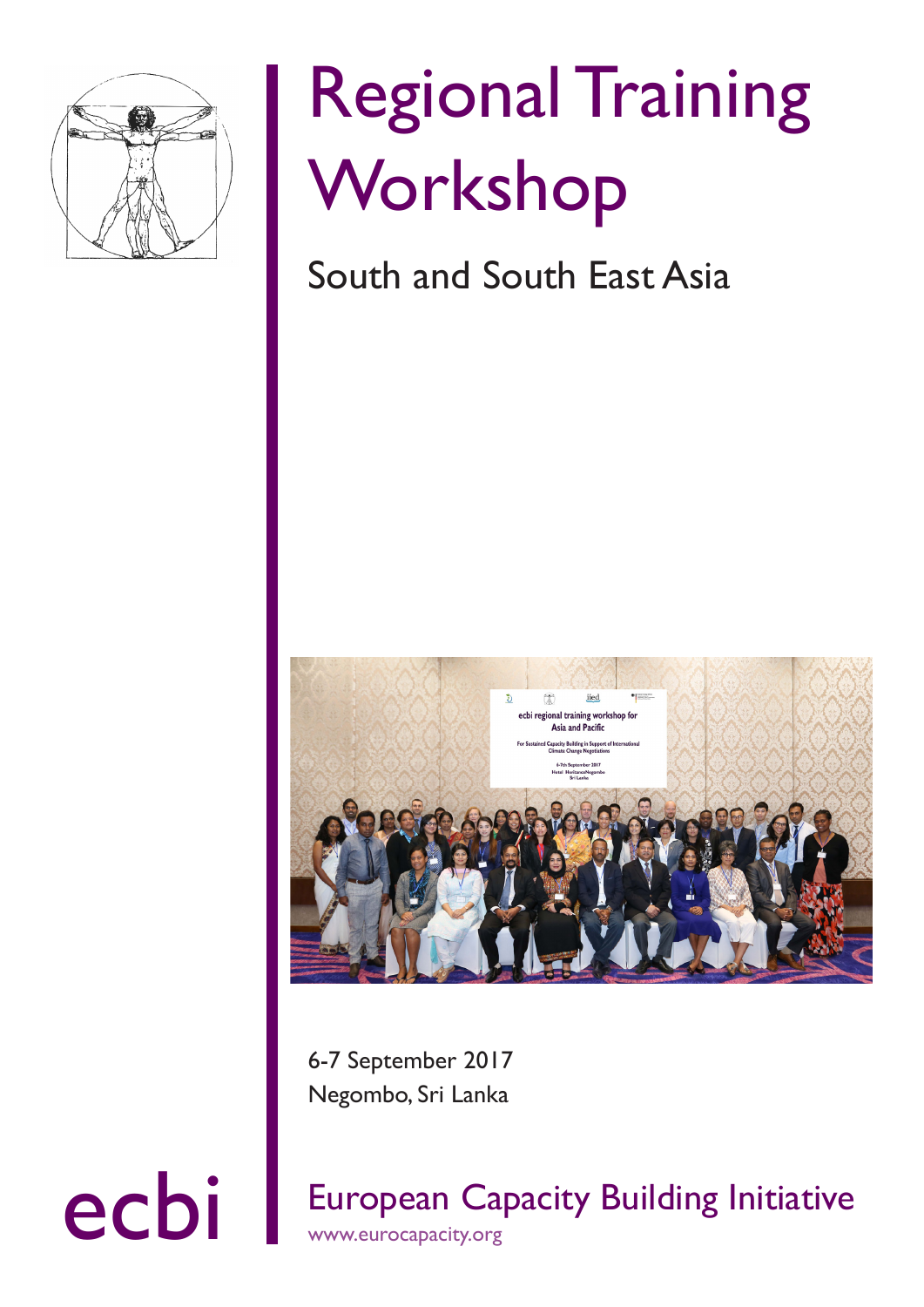The contents of this report do not necessarily represent the views of the European Capacity Building Initiative (ecbi), any of its Members, or its supporting partners.

All rights reserved. No part of this publication may be reproduced, stored in a retrieval system, or transmitted in any form or by any means, electronic, mechanical, photocopying, recording, or otherwise, without prior permission of the ecbi.

This project is part of the International Climate Initiative (IKI). The German Federal Ministry for the Environment, Nature Conservation, Building and Nuclear Safety (BMUB) supports this initiative on the basis of a decision adopted by the German Bundestag.

For more information on IKI see www.international-climate-initiative.com



Supported by:

**Federal Ministry** for the Environment, Nature Conservation,<br>Building and Nuclear Safety

based on a decision of the German Bundestag

This report is written by Navam Niles, Janathakshan; and edited by Anju Sharma.

#### **Partner Institutions**



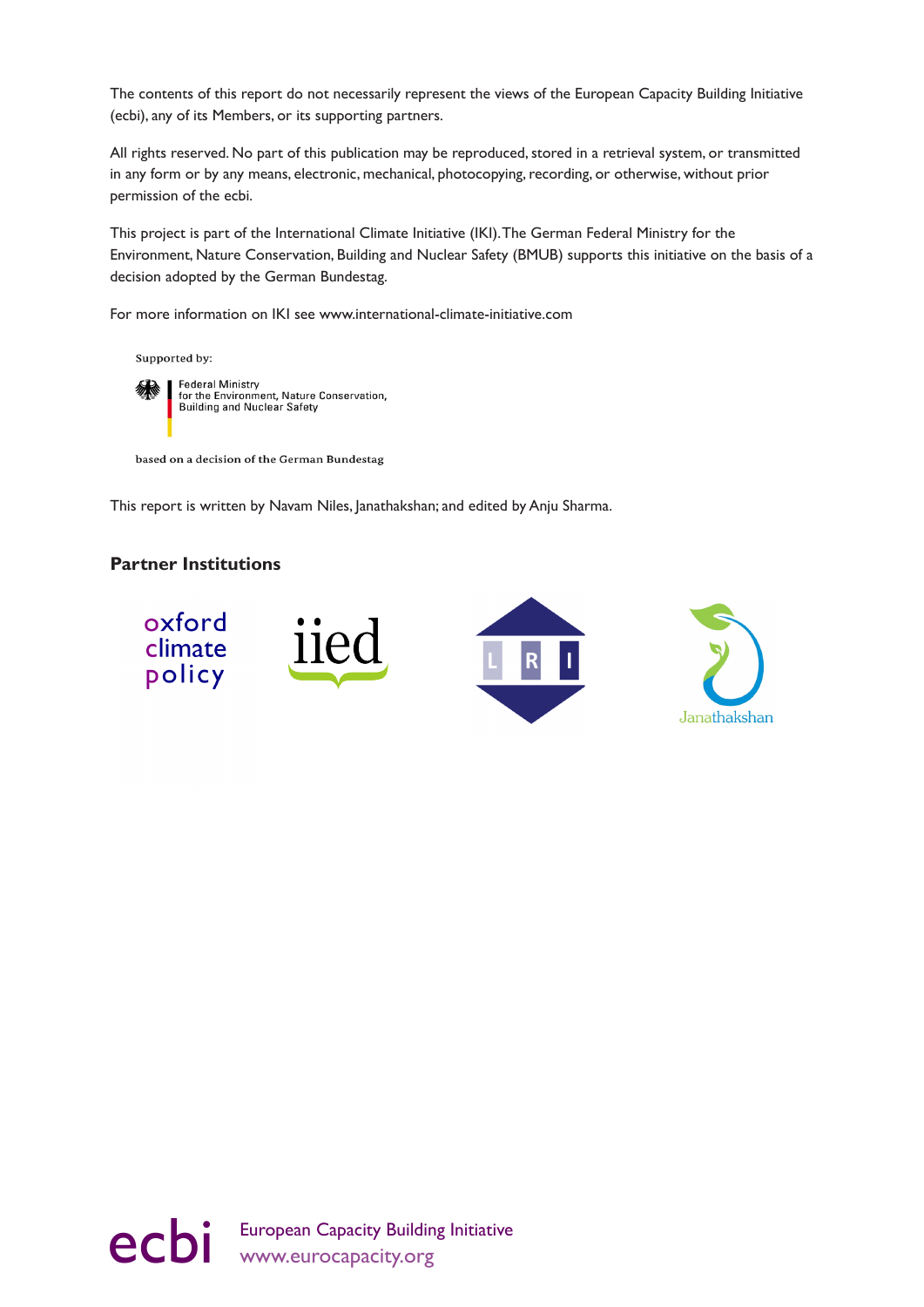### **TABLE OF CONTENTS**

| Introduction                                                  | $\overline{2}$ |
|---------------------------------------------------------------|----------------|
| Session 1: Becoming a UNFCCC delegate - What you need to know | 3              |
| Session 2: Legal language and terminology                     | $\overline{4}$ |
| Session 3: Thematic areas of the negotiations                 | 5              |
| Session 4: Mock negotiation, Part 1                           | 6              |
| Session 5: Forming group positions                            | 6              |
| Session 6: Thematic areas of the negotiations                 | $\overline{7}$ |
| Session 7: Mock negotiation, Part 2                           | 8              |
| Session 8: Paris Agreement rule book                          | 8              |
| Session 9: Thematic group work                                | 9              |
| Technology transfer                                           | 9              |
| Gender                                                        | 9              |
| Mitigation                                                    | 9              |
| Adaptation                                                    | 9              |
| Finance                                                       | 10             |
| Capacity building                                             | 10             |
| Session 10: Next steps and feedback                           | 0              |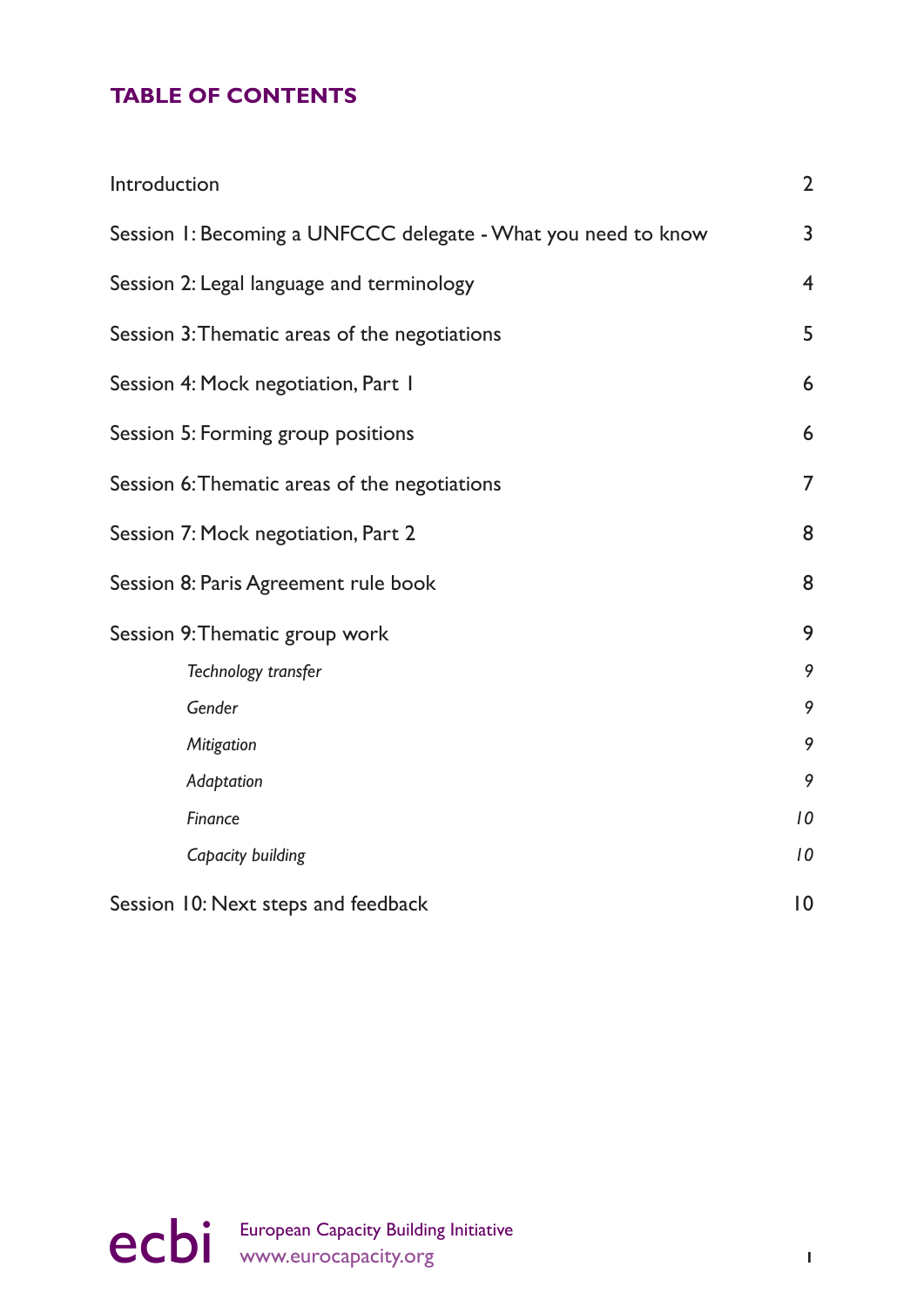### <span id="page-3-0"></span>**INTRODUCTION**

The European Capacity Building Initiative's 2017 South and South East Asia Regional Training Workshop was held on 6 &7 September in Negombo, Sri Lanka. It was attended by 26 government representatives from 11 countries in the region. The workshop was organised by Janathakshan, in partnership with the International Institute for Environment and Development (IIED), Oxford Climate Policy (OCP), and the Legal Response Initiative (LRI).

B.M.U.D Basanayake, Board Member, Janathakshan, opened the workshop and welcomed the participants. He noted that climate change is becoming critical to both domestic and foreign policy of Sri Lanka due to the rising frequency and intensity of climate events.

Ruwan Weerasooriya, Assistant Director of Sri Lanka's Climate Change Secretariat, standing in for the Director, Sunimal Jayathunga, noted the importance of the negotiations under the UN Framework Convention on Climate Change (UNFCCC) for countries like Sri Lanka, and the growing importance of climate adaptation finance. He described the national secretariat's role in successfully presenting Sri Lanka's National Adaptation Plan (NAP) the Nationally Determined Contributions (NDCs). Moreover, he pointed out the importance of moving ahead with inter-ministerial cooperation and praised the participation of representatives from the various national and international agencies.

Vishaka Hidallage, Assistant Country Director, representing the UN Development Programme (UNDP), spoke on the vital role that the UNDP and other UN-affiliated organisations were playing in Sri Lanka. She noted that while climate change impacts are already taking a greater toll on the most vulnerable communities – the recent drought and floods in the country being prime examples – there have been positive efforts to move the discussion forward. Hidallage said efforts by the Sri Lankan government to implement its NAP and access international adaptation finance are positive signs.

Achala Abeysinghe, head of the ecbi Training and Support Programme, outlined the purpose and objectives of the training workshop. She said the goal is to help negotiators understand the Convention, and more importantly, each other. The workshop were also aimed at helping negotiators work together to deal with these challenges, and build lasting partnerships based on trust, she said.

Anju Sharma, head of the ecbi Publications and Policy Analysis, concluded the introductory session by elaborating on the origins of the ecbi, and its three main components: the Fellowship Programme, Training and Support Programme (TSP); and Publications and Policy Analysis Unit (PPAU). She said ecbi's Fellowship Programme seeks to bring together negotiators from Europe and developing country at the annual [Oxford](http://www.eurocapacity.org/public/fellowships.shtml)  [Seminar,](http://www.eurocapacity.org/public/fellowships.shtml) to help improve their understanding of each other, and nurture trust. The ecbi Training and Support Programme, meanwhile, is aimed at building the capacity of junior and new developing country negotiators, to level the playing field in the UN negotiations. The PPAU produces policy briefs, aimed mostly at senior negotiators; and background papers and guides for the TSP programme. Sharma introduced the participants to the various ecbi publications that were available for negotiators trying to navigate the international climate change negotiations, including, for instance, *[Becoming a UNFCCC delegate: What you need to know](http://pubs.iied.org/pdfs/17385IIED.pdf)*; a *[Pocket Guide](http://www.eurocapacity.org/downloads/PocketGuide-Digital.pdf) [to the Paris Agreement](http://www.eurocapacity.org/downloads/PocketGuide-Digital.pdf)*; a *[Pocket Guide to Capacity Building for Climate Change](http://pubs.iied.org/pdfs/G04165.pdf)*; and a *[Pocket Guide to Transparency](http://www.eurocapacity.org/downloads/Pocket_Guide_to_Transparency_UNFCCC.pdf)  [Under the UNFCCC](http://www.eurocapacity.org/downloads/Pocket_Guide_to_Transparency_UNFCCC.pdf)*.

ecbi European Capacity Building Initiative **2**<br> **2**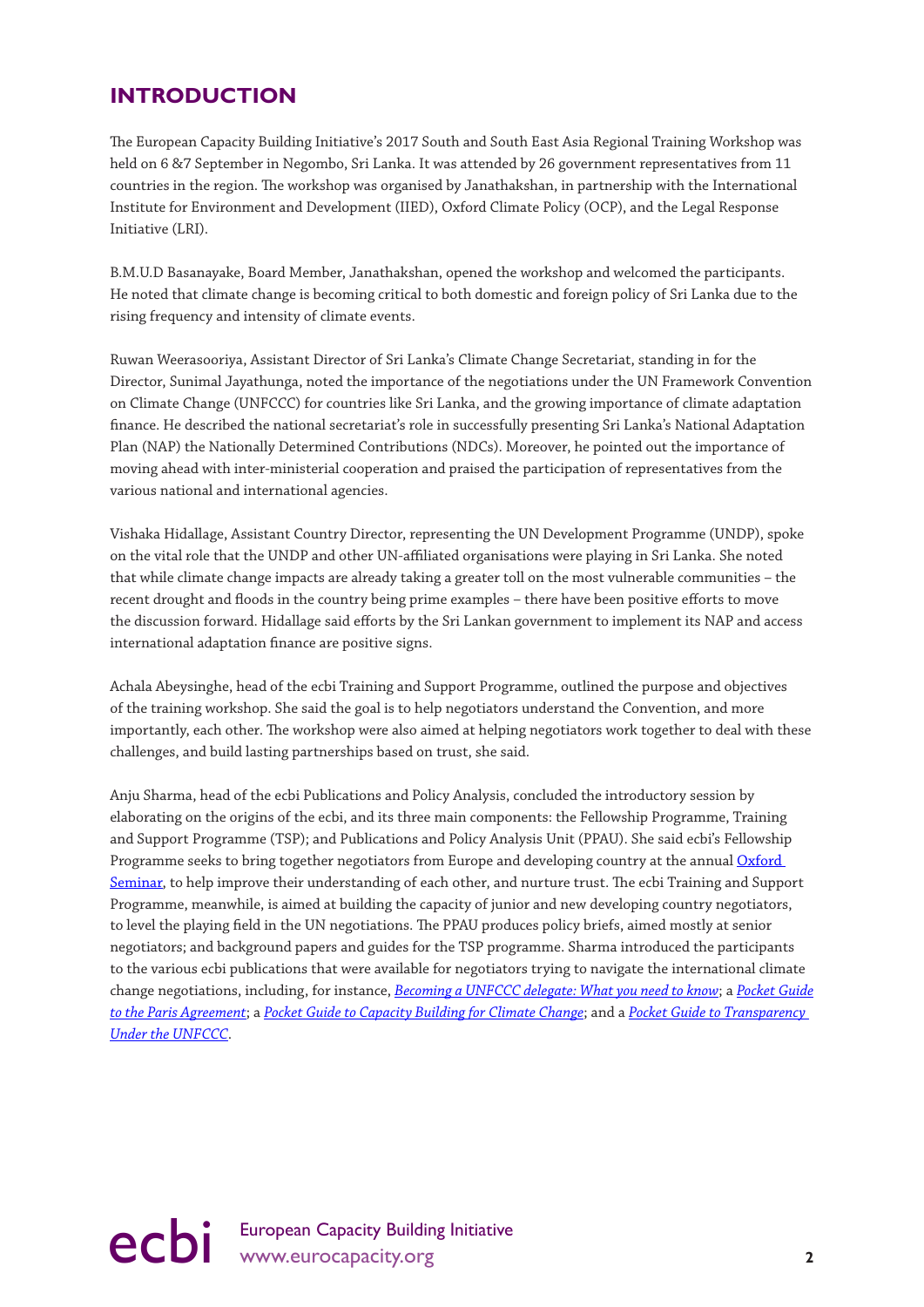### <span id="page-4-0"></span>**SESSION 1: BECOMING A UNFCCC DELEGATE - WHAT YOU NEED TO KNOW**

This session was addressed by Gebru Jember Endalew, Chair of the Least Developed Country (LDC) Group.

Endalew noted that negotiators are often poorly coordinated, even within delegations, let alone between different delegations. This can lead to deadlock and unproductive sessions at the global level, and poorly informed governments at home, with little political support for action. He then addressed four issues:

- Understanding the UNFCCC
- Governance structure
- Who is who and what to expect from different meetings
- Practical tips

Participants were provided with a brief introduction to the UNFCCC negotiations, including the Rio Declaration on the Environment and Development (1992); Kyoto Protocol (1997); and the Paris Agreement (2015). While the Kyoto Protocol adopted a selective top-down approach, Endalew said, the Paris Agreement adopts a more inclusive bottom-up approach.

Endalew explained that international negotiations are built on key principles including common but differentiated responsibilities, precaution, no harm (due diligence and a duty to cooperate), and sustainable development. The general principles guide the specific treaty bodies that act as the supreme decision-making bodies of the UNFCCC, the Kyoto Protocol, and the Paris Agreement respectively: the Conference of Parties (COP), the Conference of the Parties serving as the Meeting of Parties to the Kyoto Protocol (CMP), and the Conference of Parties Serving as Meeting of the Parties to the Paris Agreement (CMA). These bodies, in turn, are supported by two permanent subsidiary bodies: the Subsidiary Body for Implementation (SBI) and the Subsidiary Body for Scientific and Technological Advice (SBSTA).

Within such formal mechanisms, Endalew noted that coalitions of like-minded states form negotiating groups to seek leverage and balance against larger states or groups. Such groups include the Group of 77 and China (G77 and China), the LDCs, and the Small Island Developing States (SIDS). States, separately and as part of larger negotiating groups, engage with each in both formal and informal meetings. Formal meetings involve plenaries and contact groups. Informal meetings include consultations, coordination groups or bilateral negotiations.

Endalew also briefed the participants on practical procedures, such as asking for and taking the floor, making interventions, and practical tips to take into consideration when engaging in long negotiations.

During the ensuing discussion, participants mostly posed technical questions on the composition and functioning of the UNFCCC. One participant requested an explanation for the various terminologies used to describe international legal instruments; for instance, the difference between a treaty and an accord. In response, it was clarified that any international agreement, whatever its designation, may be understood as a "treaty" if it entails creating rights and obligations in international law for the parties. Meanwhile, any other form of multilateral international agreement, which does not enumerate such rights and duties, may be understood as "soft law". Multiple questions were raised on the precise differences between the UNFCCC, the Kyoto Protocol, and the Paris Agreement. It was noted that while all parties belonged to the UNFCCC's Conference of Parties, only states that ratified the Kyoto Protocol and the Paris Accord could take part in CMP and CMA respectively. The resource team also clarified the role of the supplementary groups and their relationship with the administrative and decision-making bodies of the various agreements.

## ecbi European Capacity Building Initiative<br>
3<br>
<sup>3</sup>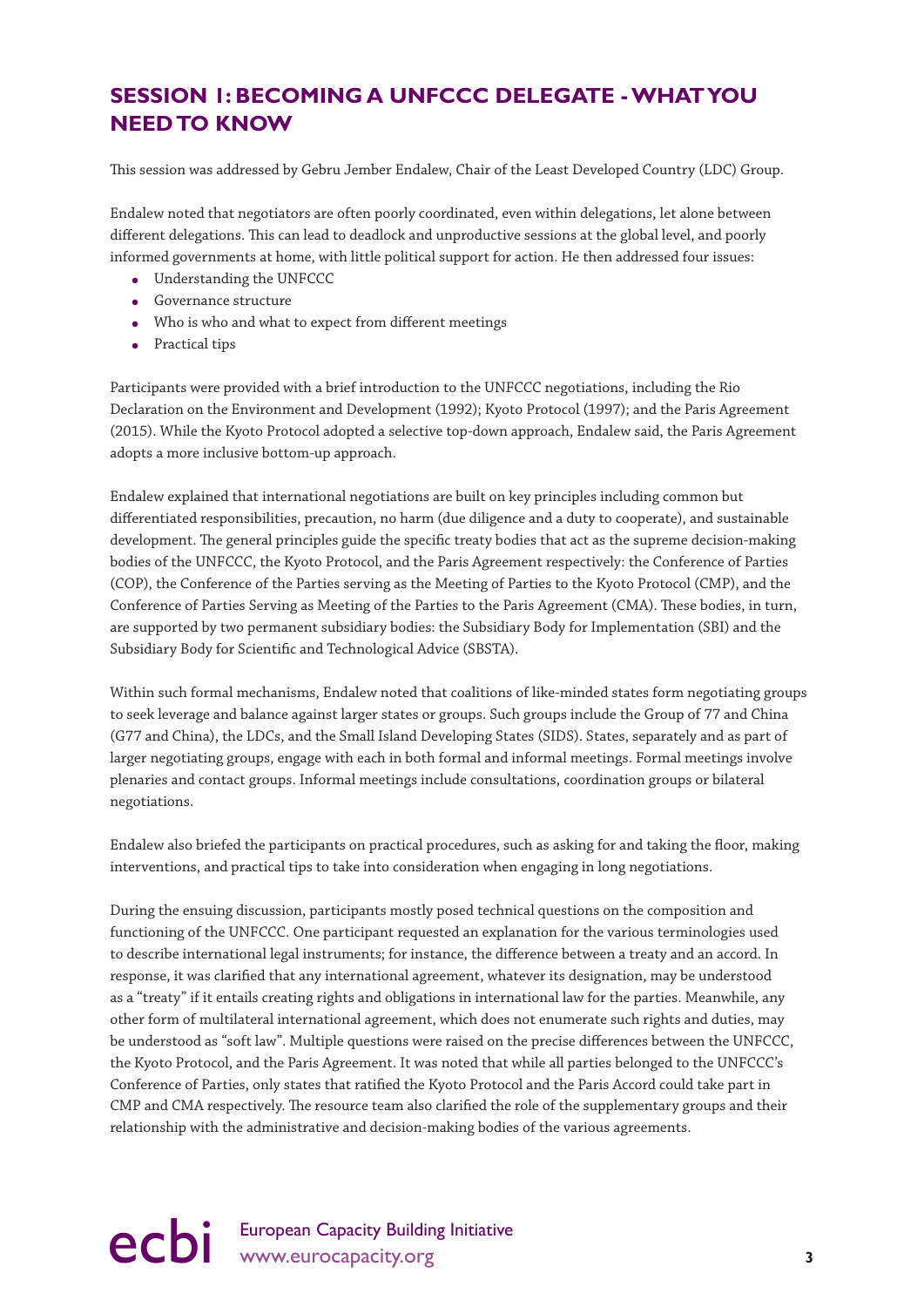### <span id="page-5-0"></span>**SESSION 2: LEGAL LANGUAGE AND TERMINOLOGY**

This session was addressed by Christoph Schwarte, from Legal Response Initiative. Schwarte addressed four broad issues:

- International law and treaties
- UNFCCC & Paris Agreement
- Legal language and drafting
- Procedural rules

He began by briefly introducing the various sources of international law as elaborated in Article 38(1) of the International Court of Justice'(ICJ) statue. This includes primary sources such as treaties and customs; secondary sources such as judgements and general principles; and soft law such international political declarations.

Schwarte noted six key legal principles.

- Sovereignty and sustainable development
- Precaution and prevention
- Polluter pays
- Common but differentiated responsibilities
- **•** Cooperation
- Science based approach

He explained that such legal principles inform both treaties – those which elaborate rights and obligations under international law – and political agreements (also known as Memorandums of Understanding or soft law) that do not entail such legal rights and obligations. The differences between the two could be highlighted in the form and substance of the text. The framework treaty – the UNFCCC – involves a variety of important articles that guide the development of more detailed protocols and agreements.

Schwarte also reminded participants of UNFCCC governance structure and the various relevant layers of governance including COPs, the subsidiary bodies, and the UNFCCC Secretariat. He briefly explained why semantics and syntax play such important roles in developing treaties: the organisation of the words and the syntax can alter intended rights and obligations. Thus, it is very important for negotiators to educate themselves on the various technical and legal terms associated with the negotiations. Accordingly, he urged participants to read and review ecbi negotiators guidebook (see above) and other supplementary documents including the ecbi *[Climate Negotiations Terminology: the Pocket Guide](Climate Negotiations Terminology: the pocket guidebook)* and LRI's *[Definitions of verbs used in COP](http://legalresponseinitiative.org/wp-content/uploads/2013/09/BP30E-Briefing-Paper-Definitions-of-verbs-used-in-COP-Decisions-06-December-2010.pdf)  [decisions](http://legalresponseinitiative.org/wp-content/uploads/2013/09/BP30E-Briefing-Paper-Definitions-of-verbs-used-in-COP-Decisions-06-December-2010.pdf)*.

In the following discussion, participants posed several questions on procedures associated with international agreements such as the Paris Agreement. In response, the resource team explained that several procedures, such as parliamentary approval (ratification), set it apart from political declarations. Other questions explored the possibility of customary international law, binding states such as the US despite their refusal to ratify international agreements (or in the case of the Paris Agreement, their decision to withdraw). In response, Schwarte explained that while this is theoretically possible, it is difficult to achieve.

ecbi European Capacity Building Initiative<br>
4<br> **4**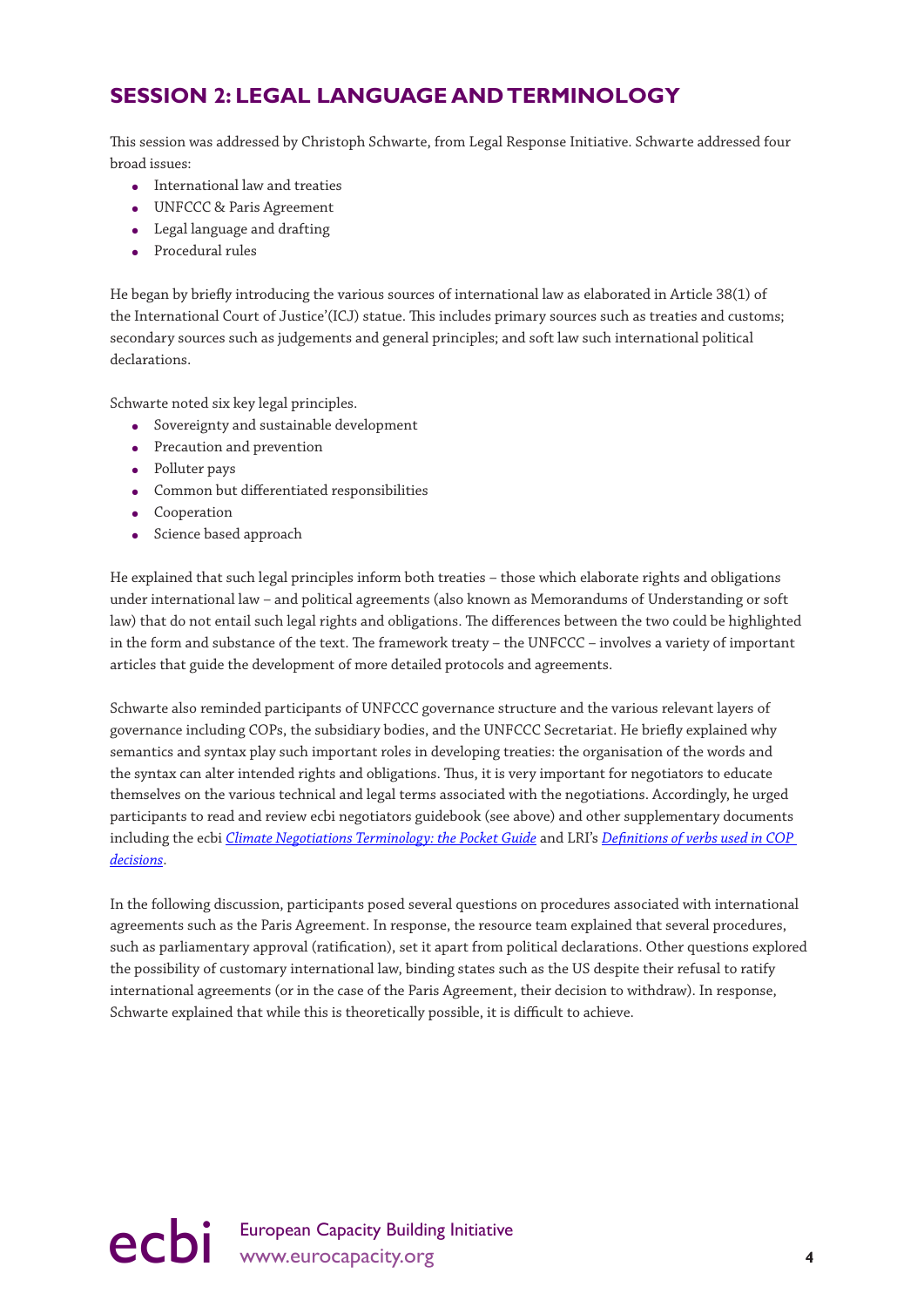### <span id="page-6-0"></span>**SESSION 3: THEMATIC AREAS OF THE NEGOTIATIONS**

Saleemul Huq, International Centre for Climate Change and Development (ICCCAD), began his presentation by noting the importance of three different and overlapping groups that are involved in climate change negotiations: those who attend negotiations at the COP; those who are keen to follow the negotiations; and those responsible for implementing the agreement.

Huq's presentation involved an introduction to the key themes associated with negotiations.

- Mitigation
- Adaptation
- Loss and damage
- Gender and climate
- Loss and damage

After defining the key terms, Huq briefly explained the politics associated with the negotiations. The upcoming negotiations, while chaired by Fiji (which holds the Presidency) will still be hosted in Bonn, which shows the capability gap but also the scope for cooperation. Yet, he said, these differences do not preclude the space for cooperation if there is political capital to spend on securing an agreement. Accordingly, he briefed participants about the intense negotiations that marked the earlier COP, where states had to agree on an appropriate global climate change target. Even at the last moment, however, after spending precious diplomatic capital to secure consensus amongst developing states, it was only a French intervention (via the French President to the Saudi Monarch) that led to a change in the Saudi position. This demonstrates both the fragility and the possibility of achieving progress in climate negotiations, Huq said.

After the Paris Agreement, the emphasis now falls on the NDCs. This instrument allows states to make pledges amongst themselves in a flexible and coherent manner. Huq noted that the negotiations themselves have evolved with changing perceptions amongst both scientists and policymakers; adaptation is a good example of this evolving perception. Yet, some contentious issues remain. A good example is the "loss and damage," issue which is a politically correct term for "liability and compensation". Yet, US pressure to avoid any mention of liability and compensation meant the politically correct version was the only workable version (refer Article 8 in the Paris Agreement). Huq concluded on an optimistic note: like adaptation, it is possible to imagine movement on loss and damage.

In the following discussion, participants focused on a variety of issues. Most questions revolved around the NDCs and the procedures put in place to ensure compliance. It was explained that NDCs vary between states and all of them are subject to the measurement, review and verification (MRV) measures in place. Another question focused on the role of responsibility and compensation. In response, Huq pointed out that many states already have national compensation mechanisms (e.g. the State of Texas will receive compensation from the US federal government to rebuild in the aftermath of Hurricane Harvey). The LDCs are advocating similar compensation mechanisms at the global level. Finally, in response to a participant's question on gender, Huq argued that it is important to move beyond the standard conversation of increasing participation of women; instead, the focus ought to be on the barriers preventing women from taking part in the first place.

## ecbi European Capacity Building Initiative<br>
s<br> **S**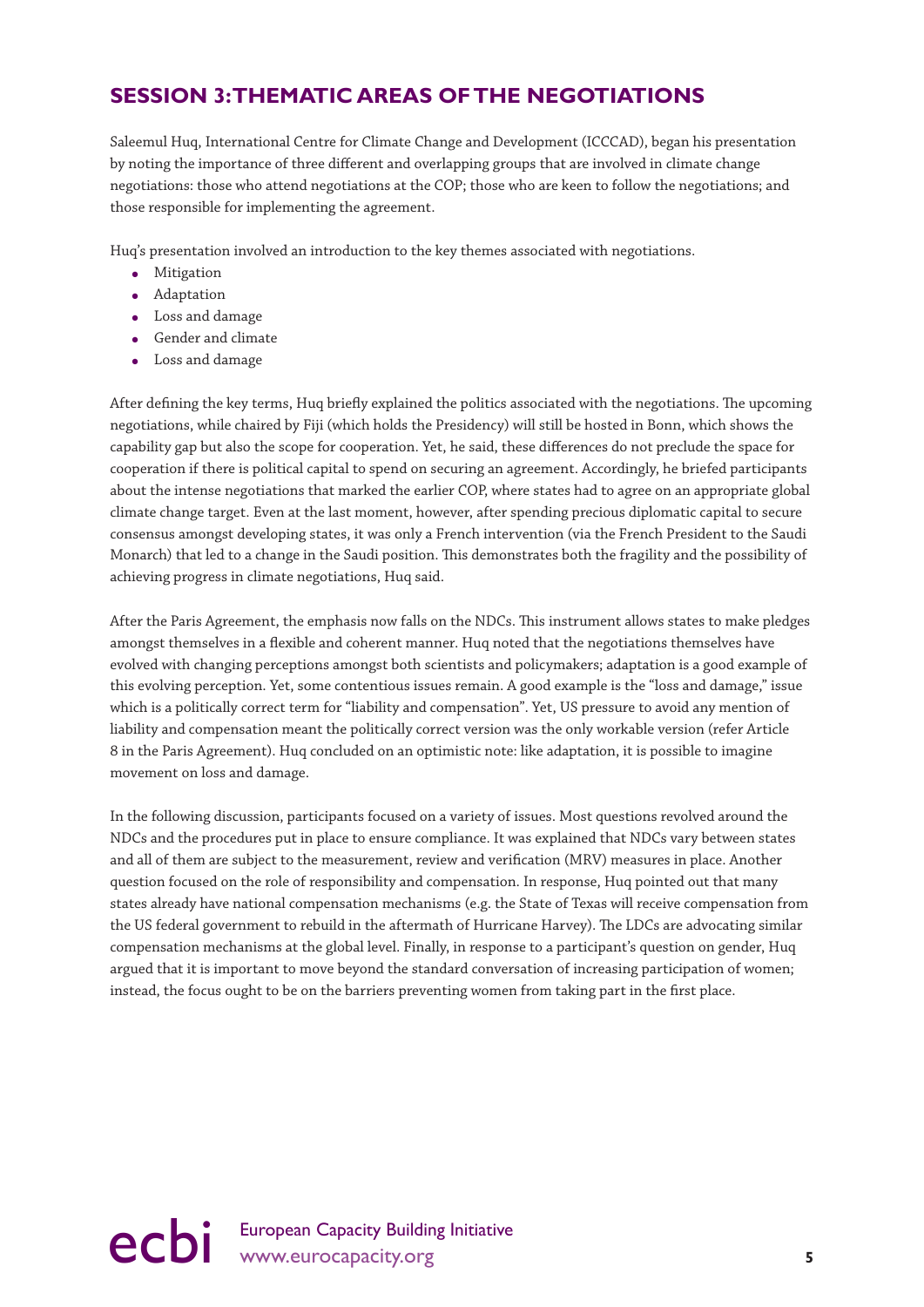### <span id="page-7-0"></span>**SESSION 4: MOCK NEGOTIATION, PART 1**

In this session, the resource team, also taking part as negotiators sought to demonstrate some of the formal and informal procedures in place during COP deliberations. The mock negotiation sought to replicate many of the political stances, tactics, and relationships that exist between and amongst various coalitions.

In the discussion that followed, the resource team clarified the differences in the interventions. For instance, shifting a flag card indicates the desire to pose a question. Meanwhile, putting a hand on the flag card or raising it high in the air indicates the desire to raise a point of order.

Informal mechanisms also received attention. The value of huddles with coalition partners and other advisers received attention. Such mechanisms allow participants to speak coherently and consistently with a unified voice.

Finally, participants were briefed on the history and shifting positions within and amongst coalition groups, especially those between "developed" and "developing" states (or Annex 1 and non-Annex 1 states). These shifts were contextualised within the three major themes – mitigation, adaptation, and loss and damage. Mitigation involves many contentious issues such as historical responsibility and liability, in the recent years (as with the Paris Agreement) both developed and developing states have been taking a more proactive role through their (I)NDCs. This shift also reflects the fact that developing states – especially India and China – are now amongst the largest greenhouse gas emitters (in absolute terms, not adjusted for differences in consumption and trade). Adaptation involves more consensus as every state in the world recognises the need to adapt to changes in the climate. This also reflect the reality that the recent increase in greenhouse gas emissions in the atmosphere will continue to change the climate; this effect will persist despite efforts to mitigate in the near future. The only problem, however, remains the issue of finance and how adaptation ought to be funded. Loss and damage involves growing consensus, albeit mostly getting attention amongst developing states. There is a need to build on existing compensation and insurance mechanisms. These mechanisms need to be scaled up to an international level.

Participants also made additional requests for strategic approaches to negotiations.

### **SESSION 5: FORMING GROUP POSITIONS**

In this session, participants were asked to imagine a hypothetical development during one of the COP sessions.

Following diplomatic pushback for withdrawing the US from the Paris Agreement, Donald Trump is making good on his promise to renegotiate. He has invited a handful of leaders to Washington D.C. To negotiate a new deal. He has also invited the leaders of countries who chair the major negotiating groups, such as the G77.

Trump tweeted: "*Invited Presidents to negotiate new climate deal. Could mean huge results, jobs and \$. Awaiting response*".

Following a debate between two broad groups – one that were opposed to any sort of negotiations and one that suggested a cautious talking but not changing the agreement – the chair concluded that the group will go ahead and meet with President Trump. However, this move would only involve listening to the US position and not renegotiating the Paris Agreement. Moreover, the group decided to present a unified message of sympathy for the recent hurricanes ravaging the eastern coast of the US, but also urge the US to increase its participation.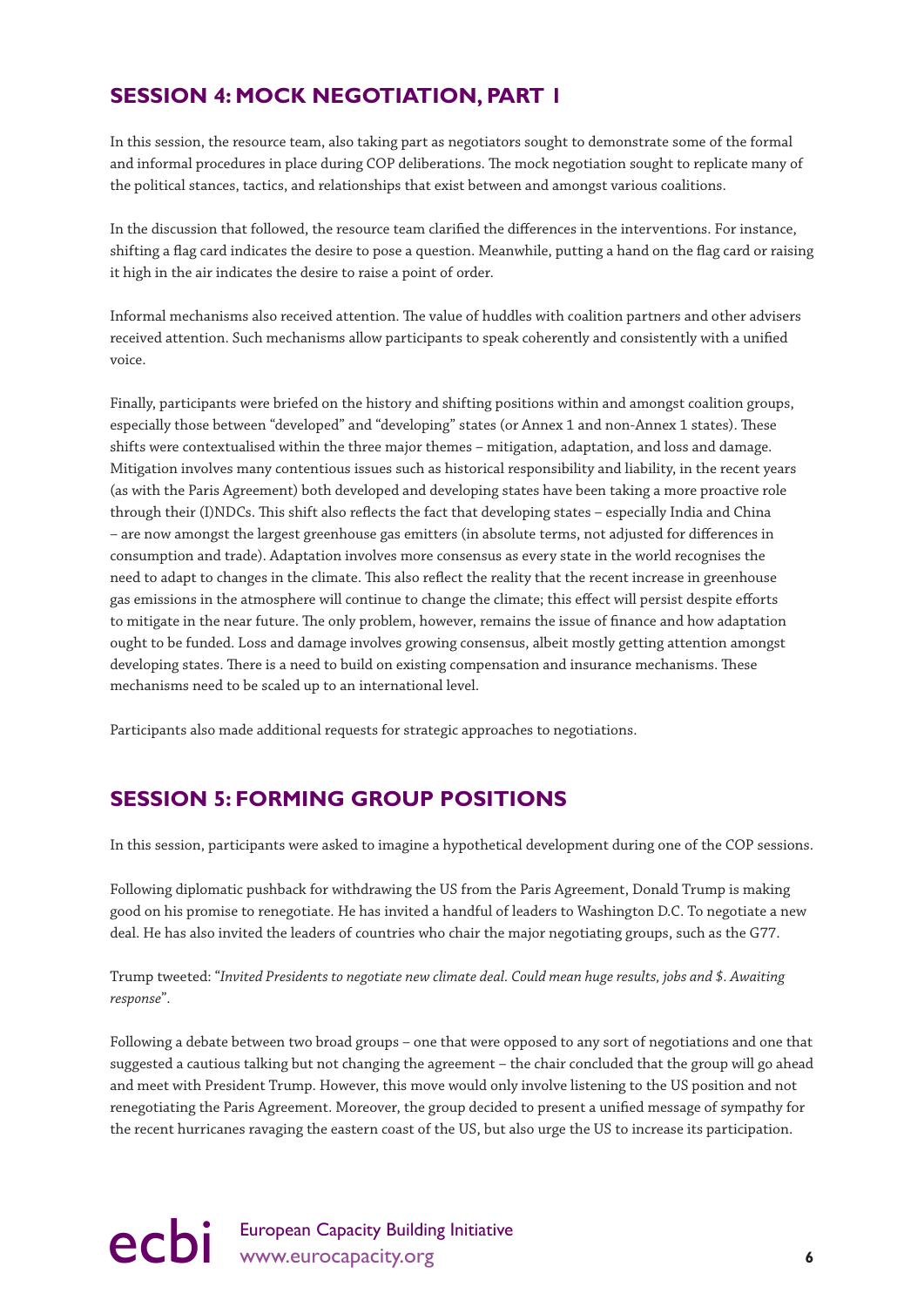<span id="page-8-0"></span>In the ensuing discussion, the resource team emphasised the importance of evaluating political costs and benefits before making a decision. Moreover, it was noted that even though the US itself had withdrawn from the Paris Agreement, there was a lot of potential for US sub-national actors – states such as California and cities such as New York – to contribute to the agreement. It was also noted that if no consensus could be found, each group would take its own position.

### **SESSION 6: THEMATIC AREAS OF THE NEGOTIATIONS**

Anju Sharma, Oxford Climate Policy, outlined three themes: finance, capacity building, and technology development and transfer.

She began by briefly elaborating the evolution of finance from the Rio Earth Summit (1991) to the Cancun Agreement (2011). She said the Global Environmental Facility (GEF) became operational in 1994 and open to all developing countries that were party to the UNFCCC. The Marrakech Accords led to two newer funds, which are also part of GEF: the Special Climate Change Fund (SCCF)and the Least Developed Countries Fund (LDCF). Sharma also briefly explained the emergence of the Adaptation Fund, which became operational in 2009 to all developing countries that are parties to the Kyoto Protocol. The most recent fund, the Green Climate Fund (GCF), became operational in 2015 and is open to all developing countries that are parties to the UNFCCC.

Sharma noted while each of the funds have their own governance structure, the governance structures of the Adaptation Fund and GCF are more balanced regarding developing country representation. Moreover, she explained that the Adaptation Fund allows for direct access by national implementing entities, and GCF has "enhanced" direct access to facilitate access by sub-national, national, and regional implementing agencies.

Sharma also highlighted key challenges associated with accessing climate finance, including difficulties with accrediting national implementing entities to the Adaptation Fund and the GCF. She noted the importance to rethink quantifiable goals and develop more innovative sources of finance.

Sharma, together with Huq and other members of the resource team, explained the importance of capacity development and technology transfer in developing countries. They argued the need to develop national and local-level capacities through universities and think-tanks. Sharma also directed participants seeking more information to a ecbi background paper *[Capacity building under the Paris Agreement](http://www.eurocapacity.org/downloads/Capacity_Building_under_Paris_Agreement_2016.pdf)* and the *[Pocket Guide to](http://pubs.iied.org/pdfs/G04165.pdf)  [Capacity Building](http://pubs.iied.org/pdfs/G04165.pdf)*.

In terms of technology transfer, they noted that technology is key to both developed and developing states but it is particularly important to get the private sector important since companies are the largest producers of intellectual property. Moreover, they noted that there needs to be a stronger institutional cooperation – for instance, between the Climate Technology Centre and Network (CTCN) and Technology Executive Committee (TEC). States also need to expand their focus to move beyond hard technology and include more emphasis on soft technology.

In the discussion that followed, most of the questions focused on the mechanisms of accessing finance. The resource team noted that best way to get access to finance, and avoid unnecessary administrative costs, governments should work to quickly set up national implementing entities. Moreover, it was noted that maintaining accountability of such funds is important. This could be accomplished by planning ahead, considering the sub-national levels of government (where most of the implementation work gets done), and engage in inclusive discussions. Such planning could help prepare institutions for the infusion of climate

### ecbi European Capacity Building Initiative<br> **PCDi** www.eurocapacity.org **7**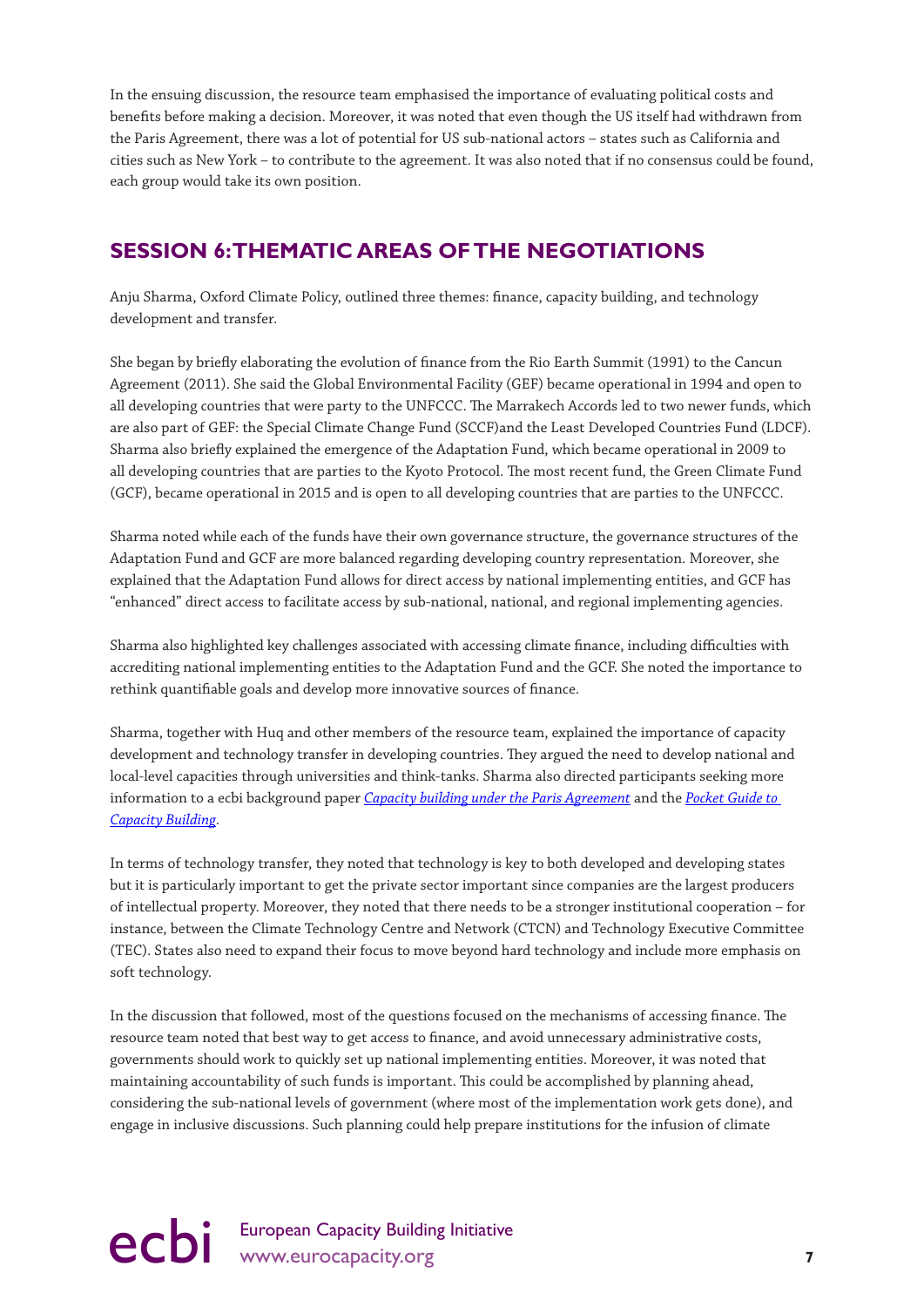<span id="page-9-0"></span>finance. Participants were also urged to speak to their regional representatives to get a better understanding of GCF, and raise any concerns.

### **SESSION 7: MOCK NEGOTIATION, PART 2**

In the second part of the mock session, the resource team refrained from taking direct part; instead, the team functioned as advisors. Thus, participants were primarily responsible for proposing amendments, raising points of order, formulating interventions, etc.

In the discussion that followed, participants mostly agreed that while it was helpful to simulate a realistic negotiation, it also demonstrated their own capacity gaps. There was a general consensus that more work needs to be done to prepare country positions, and prepare negotiating teams in advance.

### **SESSION 8: PARIS AGREEMENT RULE BOOK**

Abeysinghe's presentation focused on the rulebook of the Paris Agreement, which is designed to help states implement the Paris Agreement and guide national level activities.

She began by introducing the Paris Agreement and explaining its three long term goals.

- Long-term reduction in global temperatures
- Increasing the ability of states to adapt to climate impacts
- Creating and sustaining consistent financial flows

She also explained the key provisions of the rule set, which includes four inter-related components.

- Submission of the Nationally Determined Contributions (NDCs)
- Reporting on NDC implementation by responsible states
- Review of the obligations outlined in the NDCs
- A review of compliance on individual responsibilities, which are robust but flexible to induce voluntary uptake
- A global stocktake to decide timelines, responsibilities, outputs, etc.

Abeysinghe noted that to ensure the effectiveness of the Paris Agreement, some important rules need to be ready. First, rules on clarity and transparency for the NDC. Second, a robust and flexible accounting methodology and tools; specially to avoid the error of double-counting. Third, further guidance on adaptation communication. In the case of adaptation communication, she reminded the participants that states can use a separate voluntary mechanism or use existing mechanisms such as the National Adaptation Plans.

She concluded on a positive note: there are multiple hurdles towards each of the critical Paris Agreement components, but more inclusive participation and determined engagement could lead to an increasingly robust set of instruments centred on the NDCs.

In the discussion that followed, most of the questions focused on the role of legally binding nature of Paris Agreement. The resource team clarified that the lack of enforceable compliance mechanisms does not mean that states will automatically violate their international agreements. This is because the political costs – both international and domestic – is often very high when states renege their international agreements. Moreover, these agreements are made with regard to institutions at home, which are often difficult to set up and

### ecbi European Capacity Building Initiative<br>
8<sup>8</sup>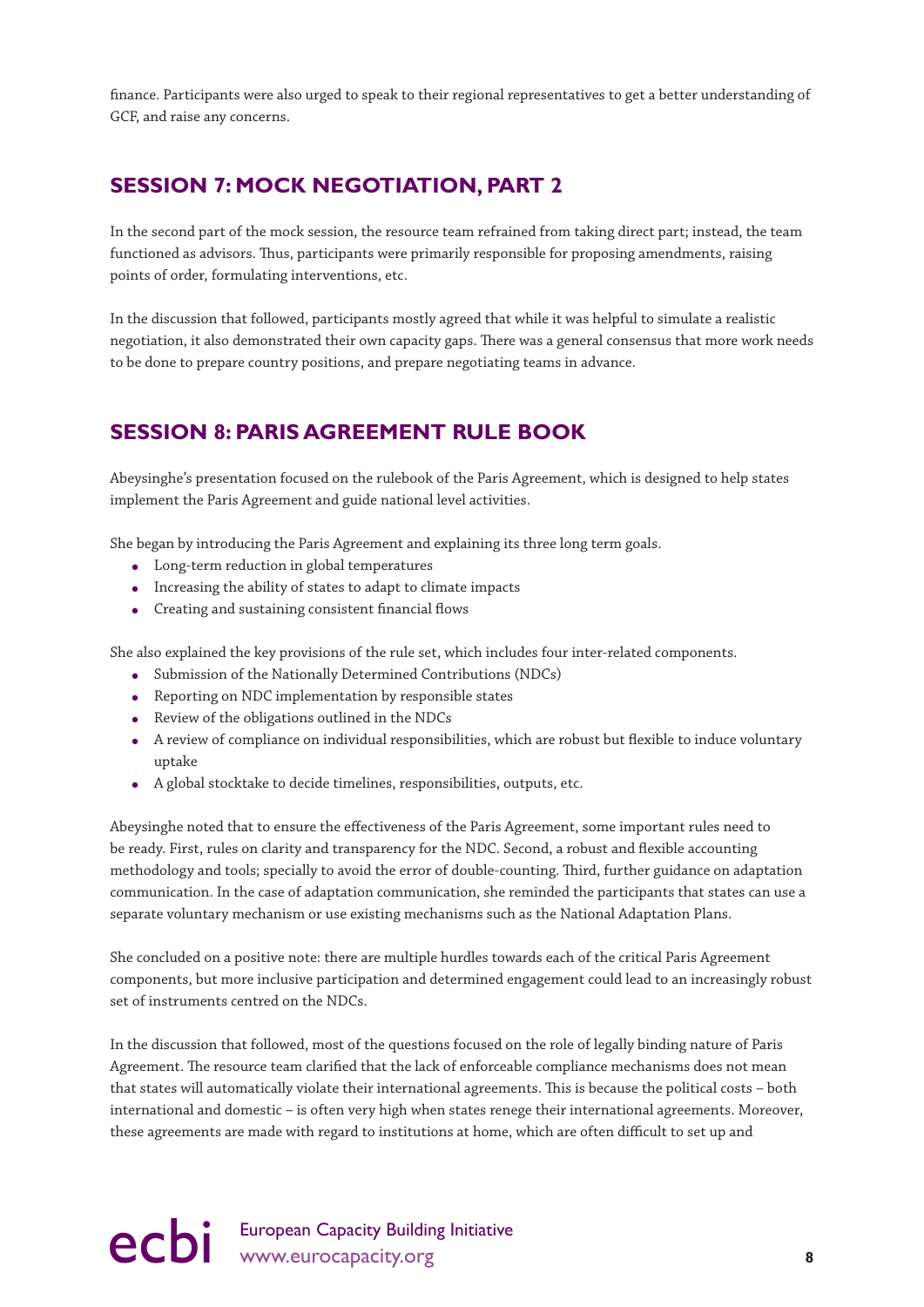<span id="page-10-0"></span>harder to dismantle. Other questions focused on the idea role of adaptation and how such adaptation ought to be measured. One response was that good adaptation is adaptation that improves the adaptive capacity of a relevant community. In such cases, the measurement of adaptation depends on the local community's perception.

### **SESSION 9: THEMATIC GROUP WORK**

In this session, participants were organised into thematic teams based on their policy preferences. With guidance from the resource team, teams were asked to provide a short briefing of the current status quo, challenges, and opportunities associated in each team. The themes involve adaptation, capacity building, finance, gender, mitigation, and technology transfer.

### *Technology transfer*

The team discovered that while some states – such as Sri Lanka – had completed their technology-needs assessments, other states – such as Palestine – had yet to begin any such processes. Some general challenges involve funding constraints for environmentally sustainable technologies, the space for indigenous knowledge, and the lack of soft-infrastructure interest. For developing countries there is a tension between cheap imported technology and locally-produced (and hence more sustainable) but more expensive technology. In addition, the team noted the importance for transparency and communication.

### *Gender*

The team noted the importance of gender in the recent COP decisions. Moreover, there was an urgent need for mainstreaming gender in national policy and enhancing the role of women in climate action. The team also highlighted the fact that gender issues need more awareness and must be contextualised to local and indigenous communities. It is important to reiterate the need to not just increase participation but actively seek out, understand, and dismantle barriers that prevent women from engaging climate governance.

### *Mitigation*

The team began with a brief introduction of different goals of different participants. For instance, while Myanmar focused on forestry, India emphasised the role of energy. The team noted the more usual challenges involving technology transfer, capacity-building, and finance. In response, participants were informed of various responses at home and abroad. At home, instruments like the NDC readiness plans and technologyneeds assessments could help states mitigate. Internationally, setting up a permanent (and rotating) delegations, together with common positions, could help developing countries raise their profile.

### *Adaptation*

The team gave a brief description of different country priorities: Myanmar (flooding and cyclones), Sri Lanka (droughts and landslides), Bangladesh (sea-level rise), etc. The team discussed both hard infrastructure and soft-infrastructure responses. Thus, everything from climate resilient systems to alternative livelihoods ought to be studied for their adaptation potential. Moreover, the team raised the need to study the impact of migration and the proper responses.